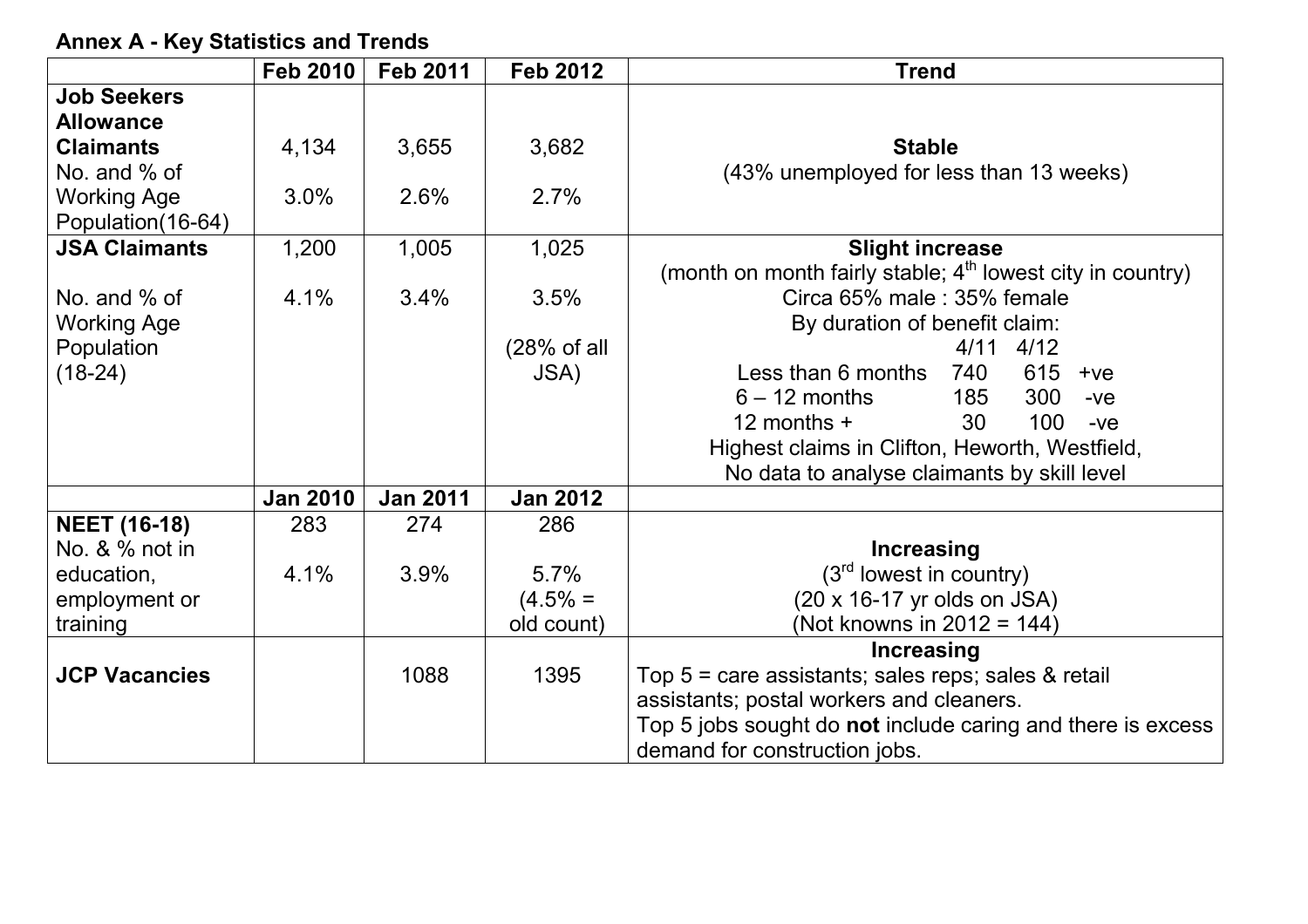- $\overline{.}$ **1. Initiatives & Agencies Supporting Young People into Jobs and**  Initiatives & Agencies Supporting Young People into Jobs and Opportunities: **Opportunities:**
- $\frac{1}{1}$ **1.1 Support for 18 – 24 year olds**  Support for 18 - 24 year olds
- $\frac{1}{2}$ **1.2 Job Centre Plus (JCP)** Job Centre Plus (JCP) hold the statutory responsibility to provide support for all ages of benefit claimants to get back into work. of benefit claimants to get back into work. hold the statutory responsibility to provide support for
- $1.3$ two ways: documents take account of Council Plan priorities. This work is facilitated in and York Employment, Learning and Skills Statement of Need. Both of these support helps to underpin priorities agreed within the York Economic Strategy quality universal and targeted support and provision. This provision and works with JCP and city-wide partners to monitor and review evidence based priorities for adult residents (19+) in the city, to secure appropriate high At a strategic level in York - Learning City York (City of York Council) two ways: documents take account of Council Plan priorities. This work is facilitated in and York Employment, Learning and Skills Statement of Need. Both of these support helps to underpin priorities agreed within the York Economic Strategy quality universal and targeted support and provision. This provision and based priorities for adult residents (19+) in the city, to secure appropriate high **works with JCP and city-wideAt a strategic level in York – Learning City York (City of York Council)**  partners to monitor and review evidence-
- Key Account Meetings with the key agencies and providers to monitor Key Account Meetings with the key agencies and providers to monitor performance and identify gaps in provision, and performance and identify gaps in provision, and
- • 'Connecting People to Jobs and Opportunities' network that brings issues back into work; Supporting 18-24 year olds with learning difficulties and working with the GP Health Centre to support adults with mental health support targeted programmes for priority groups e.g.: Job Connect Clifton focused on 18-24 year olds, they have resulted in writing successful bids to stakeholders together to review priorities and better plan provision for adult 'Connecting People to bus such or phortunities' network that brings and disabilities. and working with the GP Health Centre to support adults with mental health support targeted programmes for priority groups e.g.: Job Connect Clifton focused on 18-24 year olds, they have resulted in writing successful bids to residents (19+) in the city. Whilst these meetings have not specifically stakeholders together to review priorities and better plan provision for adult and disabilities. issues back into work; Supporting 18-24 year olds with learning difficulties residents (19+) in the city. Whilst these meetings have not specifically
- 1.4 single universal benefit; the introduction of Get Britain Working Measures delivered by Jobcentre Plus; and the Work Programme commissioned through The Government's welfare reforms have included the introduction of a Department of Work and Pensions (DWP). Department of Work and Pensions (DWP). delivered by Jobcentre Plus; and the Work Programme commissioned through single universal benefit; the introduction of Get Britain Working Measures **The Government's welfare reforms**have included the introduction of a
- $\frac{1}{5}$ Support for those adult who are 0 - 3 months unemployed: **Support for those adult who are 0 – 3 months unemployed:**

Working measures include: support is personalised to meet the needs of the individual. The Get Britain **Working measures include**support is personalised to meet the needs of the individual. All new benefit claimants are assessed by JCP advisers who will ensure that All new benefit claimants are assessed by JCP advisers who will ensure that **The Get Britain** 

- Work Clubs - to encourage people to share skills and experience (Future Prospects run 3 across the city for all ages) **Work Clubs**Prospects run 3 across the city for all ages) - to encourage people to share skills and experience (Future
- Work Together - a way of developing skills through volunteering (York CVS are facilitating referrals, but funding cuts have reduced capacity to deal with demand) **Work Together** - a way of developing skills through volunteering (York CVS are facilitating referrals, but funding cuts have reduced capacity to deal with
- **Work Experience** (Obportunity for CYC) **Work Experience(opportunity for CYC)** - to give people practical, recognizable experience  $\vec{o}$ **GIVE** people practical, recognizable experience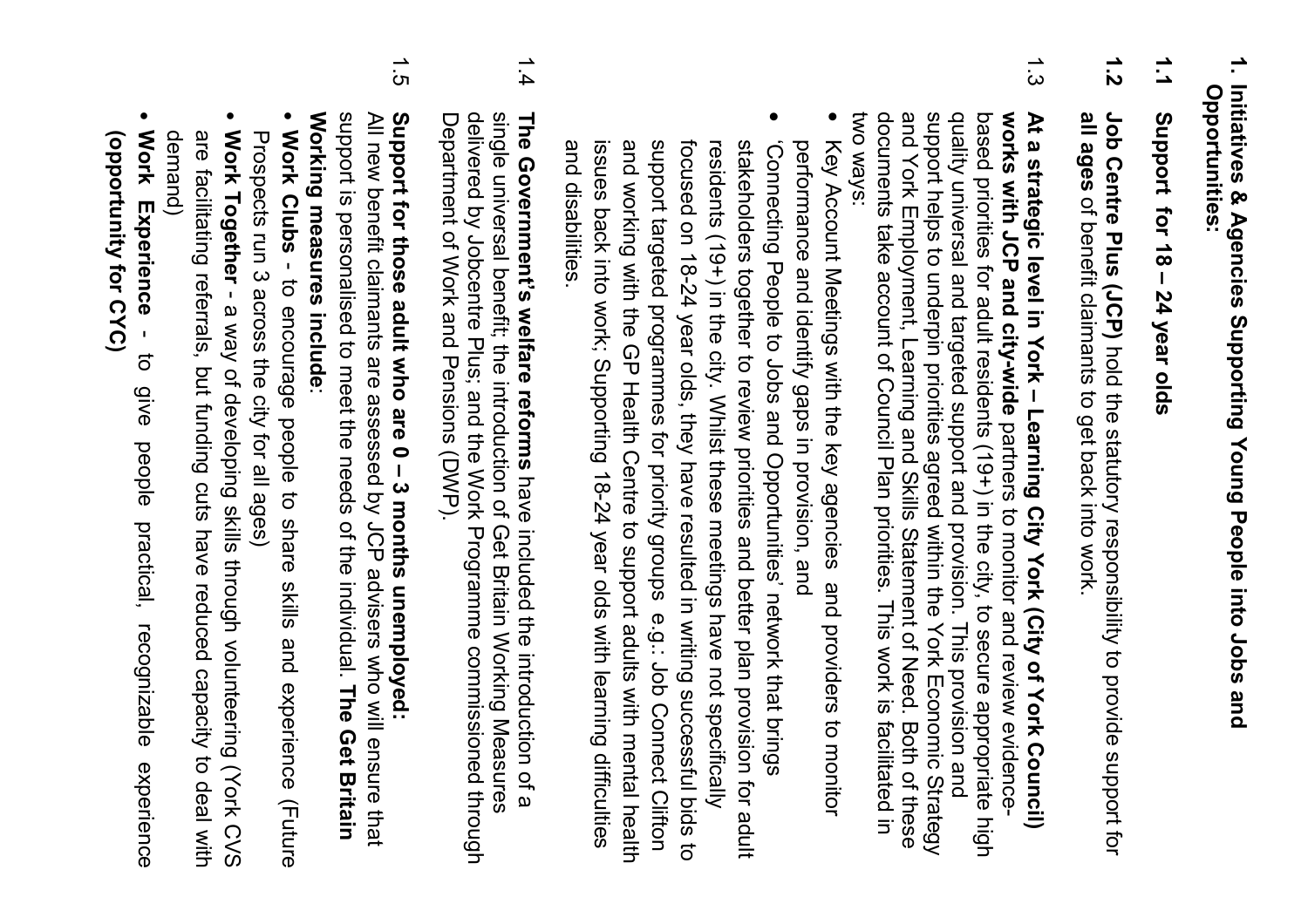- programme in York, supported by York & NY Business Advice Centre, Clifton Moor, 19 have already become self-employed, no 18-24 year olds) greater support and financial help (36 people of all ages are currently on this Enterprise Allowance - to encourage people into self-employment through Clifton Moor, 19 have already become self-employed, programme in York, supported by York & NY Business Advice Centre, greater support and financial help (36 people of all ages are currently on this **Enterprise Allowance** - to encourage people into self-employment through **no 18- 24 year olds**
- claimants to become new market traders; York College have a European Prospects are running a club with the Change Foundation and Business those looking at self-employment and starting-up a business (Future Social Funded support programme for those aged 50+) Advice Centre in the city centre with a specific strand to support JSA Advice Centre in the city centre with a specific strand to support JSA those looking at self-employment and starting-up a business (Future Enterprise Clubs - peer to peer support and semi-structured workshops for Social Funded support programme for those aged 50+) claimants to become new market traders; York College have a European Prospects are running a club with the Change Foundation and Business **Enterprise Clubs**– peer to peer support and semi-structured workshops for
- experience with tailored skills training and a guaranteed interview for Sector-Based Work Academies - launched summer 2011 - linking work employment opportunities in specific sectors employment opportunities in specific sectors experience with tailored skills training and a guaranteed interview for **Sector-Based Work Academies**– launched summer 2011 - linking work
- and CYC Adult Education for basic skills (literacy & numeracy) support and Skills (Conditionality' Offer through Skills Funding Agency Providers some vocational training; the following roll-on, roll-off pathways are being JCP are able to refer JSA clients to York College (YC), YH Training (YH) offered: some vocational training; the following roll-on, roll-off pathways are being and CYC Adult Education for basic skills (literacy & numeracy) support and JCP are able to refer JSA clients to York College (YC), YH Training (YH) **Skills 'Conditionality' Offer** through Skills Funding Agency Providers –
- Ø General employability (YC, CYC, YH) General employability (YC, CYC, YH)
- Ø Graduates (YC) Graduates (YC)
- Ø Professional (YC) Professional (YC)
- ØØ Hospitality & Catering (YC) Pre-Access to HE (YC) Hospitality & Catering (YC) Pre-Access to HE (YC)
- **Mandatory** demonstrate acceptable job search activity demonstrate acceptable job search activity **Mandatory Work Activity** – targeting those who continually fail to Work Activity targeting those who continually fail to
- Targeted support via JCP Flexible Support Fund delivery bids (£10-£15k each) have support of Learning City: **Targeted support via JCP Flexible Support Fund** support of Learning City: delivery bids (£10-£15k each) have been successful in York, with the been successici in York, with the – 5 small 6-month ຕ small 6-month
- Ø Future Prospects – continuation of Job Connect Clifton to support Future Prospects - continuation of Job Connect Clifton to now come to an end) mental health clients via Clifton GP surgery (albeit this funding has now come to an end) mental health clients via Clifton GP surgery (albeit this funding has proddins
- Ø York College – 'Taking Control' to support 18-24 year olds York College - Taking Control to support 18-24 year olds
- Ø York College & Blueberry Academy – 'Supporting Success'; targeting York College & Blueberry Academy - 'Supporting Success'; targeting
- York Mind supporting clients with mental health issues young adults with Learning Difficulties & Disabilities (LDD)<br>York Mind – supporting clients with mental health issues young adults with Learning Difficulties & Disabilities (LDD)
- ØØ Children's Society – supporting young adults with LDD Children's Society - supporting young adults with LDD
- $\frac{1}{9}$ **Support for those who are 3 – 12 months unemployed:**

Support for those who are 3 – 12 months unemployed:<br>Referred to the Work Programme. The referral will depend on the type of Referred to the **Work Programme.**The referral will depend on the type of

- claimant and will be at any point from 3 to 12 months of their claim • claimant and will be at any point from 3 to 12 months of their claim. In York, Work Programme Prime Contract holders are G4S and In-Training. In York, Work Programme Prime Contract holders are G4S and In-Training.
- Both have sub-contracted delivery to Pertemps (offices near Heworth Both have sub-contracted delivery to Pertemps (offices near Heworth
- Green) and Prospect Training (Ryedale House) respectively. Green) and Prospect Training (Ryedale House) respectively.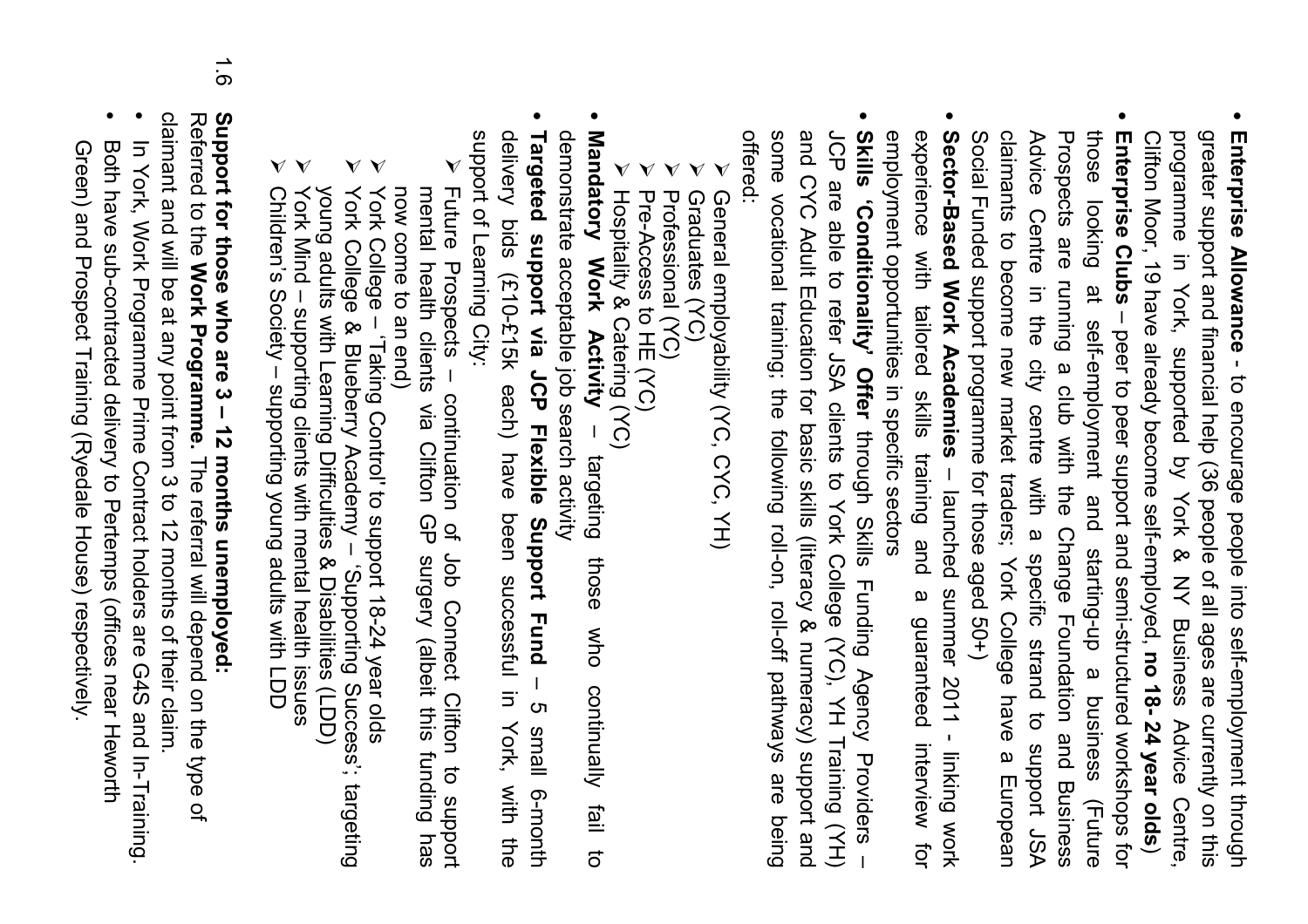- furthest away from the labour market. need and will be paid on results with greater rewards linked with those furthest away from the labour market. They have been given the freedom to develop support based on customer They have been given the freedom to develop support based on customer need and will be paid on results with greater rewards linked with those
- Delivery commenced at the end of June 2011. Delivery commenced at the end of June 2011.
- Work Programme £2275) to employers taking on an unemployed 18-24 year old from the Recent Youth Contract announcements include wage incentives (up to Work Programme £2275) to employers taking on an unemployed 18-24 year old from the Recent Youth Contract announcements include wage incentives (up to

#### $\overline{2}$ **1.7 Other activities**  Other activities

unemployed) SMEs for taking on their 1<sup>st</sup> Apprentice, aged 16 - 24 (they do not have to be Apprenticeship Grant for Employers - £1500 wage incentive available to unemployed) SMEs for taking on their 1**Apprenticeship Grant for Employers** $s$  Apprentice, aged 16 – 24 (they do not have to be - £1500 wage incentive available to

- $\frac{1}{8}$ contracts to facilitate support for: The Skills Funding Agency also tendered out the following contracts to facilitate support for: **The Skills Funding Agency** also tendered out the following ESF funded ESF funded
- Individuals, of all ages, facing redundancy (regional contract led by Individuals, of all ages, facing redundancy (regional contract led by Barnsley College) Barnsley College)
- • Ex-offenders (local delivery partner is Future Prospects) Ex-offenders (local delivery partner is Future Prospects)
- $1.9$ Merchant House, Piccadilly. National Careers Service is delivered in York by Babcock Enterprises from Merchant House, Piccadilly. **National Careers Service**is delivered in York by Babcock Enterprises from
- 1.10 funding from the Council. people back into work, as supported through ESF funded contracts and direct delivers IAG, employability workshops and programmes to support young The Council's employment delivery service Future Prospects also funding from the Council. people back into work, as supported through ESF funded contracts and direct delivers IAG, employability workshops and programmes to support young **The Council's employment delivery service Future Prospects**
- 1.11 projects already include the Heslington East developments at University of<br>York and City of York Council West Offices. development, recruitment and community involvement particularly for the been developed in York to encourage broader local engagement during the<br>development stages of sites in the city. The aim is to ensure the maximum can Higher York and City of York Council and co-ordinated by NYBEP. benefit of local people, businesses and the economy. The project is led by be gained through the construction site in terms of education, training, skills YorCity Construction - a targeted training and recruitment model that has York and City of York Council West Offices. projects already include the Heslington East developments at University of Higher York and City of York Council and co-ordinated by NYBEP. Successful benefit of local people, businesses and the economy. The project is led by development, recruitment and community involvement particularly for the be gained through the construction site in terms of education, training, skills development stages of sites in the city. The aim is to ensure the maximum can been developed in York to encourage broader local engagement during the **YorCity Construction** – a targeted training and recruitment model that has Successful

### ้<br>? **2. Support for 16 – 18 Year Olds**  Support for 18 Year Olds

- **2.1**  The two key strategic areas of activity for this age group of young people are: The two key strategic areas of activity for this age group of young people are:
- •• Tackling NEET to support 16 – 18 year olds back into education or Raising Participation Age Tackling NEET to support 16 - 18 year olds back into education or Raising Participation Age

employment

employment

2.2 Raising Participation Age - 16-18 year olds. The Education and Skills Act (2008) places a duty on all young people to participate in education or (2008) places a duty on all young people to participate in education or **Raising Participation Age - 16-18 year olds**. The Education and Skills Act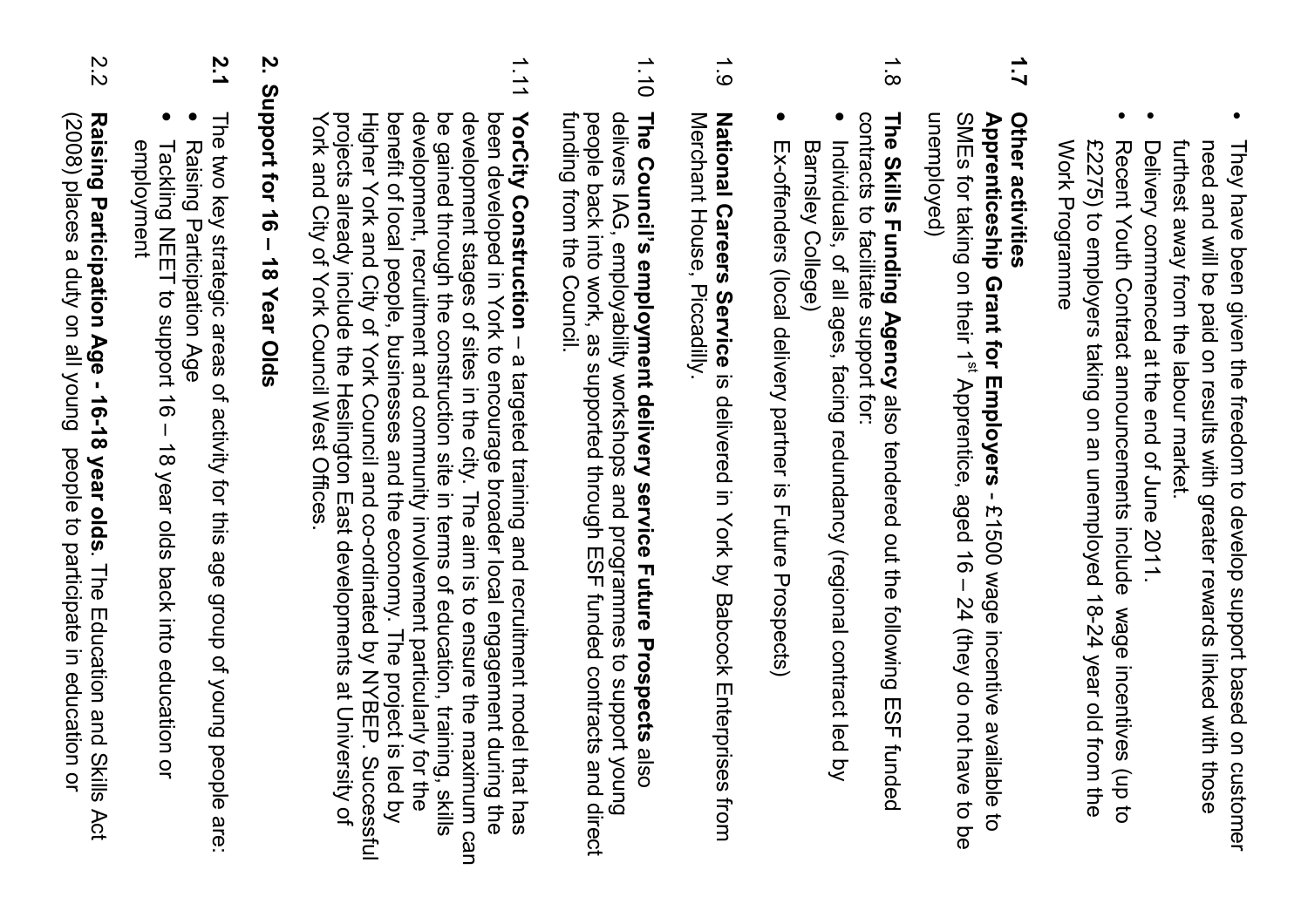they will able to choose one of the following options: academic year in which a young person turns 17 from 2013 and until their 18<sup>th</sup> training until their 18<sup>th</sup> birthday (or until they achieve a Level 3 qualification). birthday from 2015. This does not mean young people must stay in school; they will able to choose one of the following options: birthday from 2015. This does not mean young people must stay in school; academic year in which a young person turns 17 from 2013 and until their 18The legislation raises the participation age in two stages, to the end of the The legislation raises the participation age in two stages, to the end of the training until their 18birthday (or until they achieve a Level 3 qualification).

- • full-time education, such as school, college or home education full-time education, such as school, college or home education
- • an Apprenticeship an Apprenticeship
- • full-time work (or volunteering) with part-time education or training full-time work (or volunteering) with alongside part-time education  $\overline{a}$ training
- 2.3 effective participation in education or training of these young people and make for young people subject to a learning difficulty assessment), promote the Area Statement of Need and Raising Participation Age Development Plan. develop appropriate high quality learning provision through an agreed Local arrangements to identify those not participating. In York - the 14-19 training in their areas for these young people aged 16-18 (and up to age Local authorities have the statutory responsibility to secure education The LASN also takes account of Council Plan priorities. The LASN also takes account of Council Plan priorities. Area Statement of Need and Raising Participation Age Development Plan. develop appropriate high quality learning provision through an agreed Local Education Team lead on this statutory responsibility, working with partners to **Education Team**arrangements to identify those not participating. effective participation in education or training of these young people and make for young people subject to a learning difficulty assessment), promote the training in their areas for these **Local authorities** lead on this statutory responsibility, working with partners to have the **statutory responsibility** to secure education and **young people aged 16-18In York – the 14-19**  (and up to age 25 52
- 2.4 2.4 Provision for NEET is co-ordinated through a NEETs Operational Group that different skills levels, vocational aspirations and personal circumstances brings together partners who offer targeted programmes for young people with Provision for NEET is co-ordinated through a NEETs Operational Group that different skills levels, vocational aspirations and personal circumstances. brings together partners who offer targeted programmes for young people with

# 3. Opportunities for Scrutiny Committee to consider **3. Opportunities for Scrutiny Committee to consider**

## <u>ي</u><br>د **3.1 Key Activity Dates to Note and / or engage with** Key Activity Dates to Note and / or engage with

- attending at 3pm for a press photo) Careers Service (James Alexander has provided supportive quote and will be York Jobs Fair - June 19, 10 - 6pm at Hilton Hotel - led by National attending at 3pm for a press photo) **Careers Service York Jobs Fair – June 19, 10 – 6pm at Hilton Hotel - led by National**  (James Alexander has provided supportive quote and will be
- includes focus on connecting people to jobs and opportunities welcome a Scrutiny Committee member to attend) York Skills Summit - July 9, 9.30am - 2pm, led by Learning welcome a Scrutiny Committee member to attend) **includes focus on connecting people to jobs and opportunities York Skills Summit – July 9, 9.30am – 2pm, led by Learning City York,**  City York, p<sub>l</sub>now)
- **Connecting** facilitated by Learning City, quarterly meeting dates to be set **facilitated by Learning City, Connecting People to Jobs & Opportunities Group (Adults 19+) –**  People  $\vec{o}$ **Jobs** quarterly meeting dates to be set <u>လ</u> **Opportunities** Group (Adults  $19+$  $\mathbf{I}$
- survey monkey being circulated to employer networks mid-June; results<br>analysis will be available end August / beginning September; knowledge **Employer** analysis will be available end August / beginning September; survey monkey being circulated to employer networks mid-June; results & knowledge about duties under the Raising Participation Age legislation – **Employer research into barriers to recruiting young people**about duties under the Raising Participation Age research into barriers to recruiting young people and legislation  $\infty$
- 3.2 **3.2 Areas for Further Discussion & scrutiny:**  Areas for Further Discussion & scrutiny:

•

Success of recruitment to CYC Business Admin Apprenticeships Success of recruitment to CYC Business Admin Apprenticeships